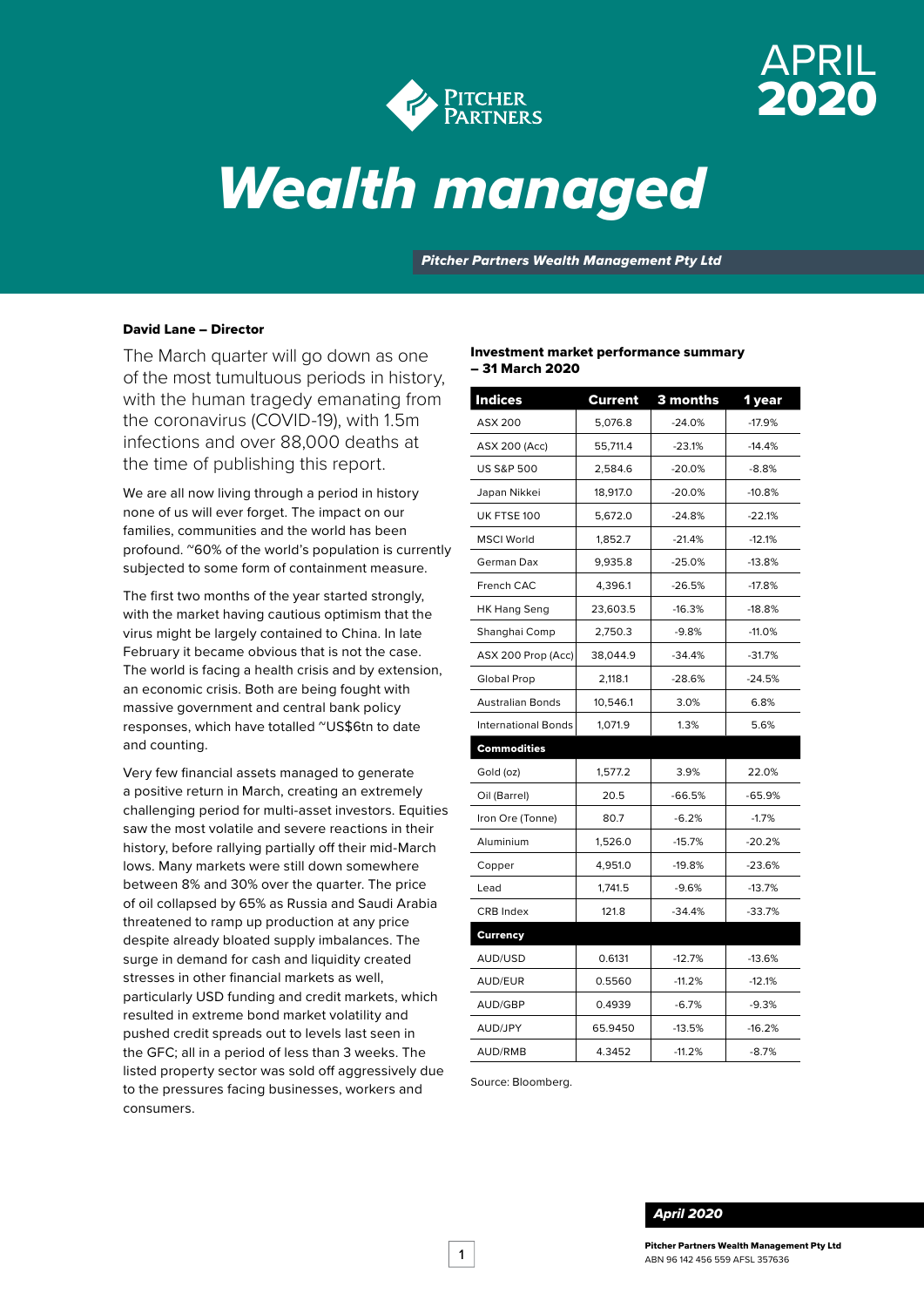Despite this extremely challenging period we are now in, there are some hopes for a brighter outlook emerging on the horizon. The policy measures undertaken by Governments and central banks around the world have been swift and substantial, aimed at softening the economic impact of the crisis. We are now starting to see early evidence emerging of a flattening in several infection curves and advances being made with respect to treatment and testing options, although some of this need further time to determine its efficacy. Testing times will continue to present themselves, but we see the potential for great opportunities ahead for discerning investors.

In lieu of our usual mix of articles this quarter, we have put together a Q&A section, which discusses our views or observations across of a selection of key COVID-19 related issues we are thinking about currently. We also end this newsletter with a summary of our key asset class views.

Lastly, we hope you and your family are keeping safe and healthy in these challenging times. We very much look forward to keeping in touch with you all as developments continue to unfold over the coming months.

# *Q&A: COVID-19*

#### Duncan Niven – Director, Research

The tragic scale and speed of events that are continuing to unfold in relation to COVID-19 are bombarding all forms of media on a daily basis – be it financial, social, health or policy related.

In this article, we have included a selection of key higher level questions at this point in time, complete with our current views and observations.

We do not profess to be epidemiologists or any other form of healthcare specialist within this field. Our comments below relate to our reading and research to date, which has helped formed our views to this point in time.

One of the questions we would love to be able to answer accurately is when will all these measures end and we return back to a more 'normal' environment – that I'm afraid is still uncertain, whether it is within Q2 or later in the year? However we hope this note provides a glimpse into our current thinking and what we are focussing on.

# *Are we now in a recession?*

It is extremely likely that Australia and many major economies globally, are now in the midst of a technical recession. Australia's golden run of economic expansion, as well as the longest post war expansion in the US, is likely to be confirmed when Q2 GDP data is released in August/September.

Last week, the Organisation for Economic Co-operation and Development (OECD) released its estimate of the economic impact of COVID-19 lockdown policies around the world. The sobering conclusion of the OECD's work is that the initial direct impact of the shutdowns could be a decline in the level of output between one-fifth to one-quarter in many economies. This implies a decline in annual GDP growth of up to 2% for each month that strict containment measures continue. If the shutdown continued for three months, with no offsetting factors, that could total in excess of a 6% decline.

We note that in times of rapid change such as that we are experiencing, economic forecasts can vary markedly from economist to economist. Indeed there are many who have stated it is too difficult to make any reasoned forecasts in such uncertain times.It would be unwise to simply rely on consensus based approaches. However of most interest to us is the range of views and the trend and levels of variance in forecasts.

Westpac economists believe we could be in the midst of an 8% contraction in growth over the June quarter and even with an expected rebound in Q4, They believe the Australian economy could shrink by ~5% over the full calendar year. The unemployment rate may not reach the levels reached during previous recessions thanks to the Jobkeeper allowance, but could well be in the high single digits or higher by the middle of the year.

2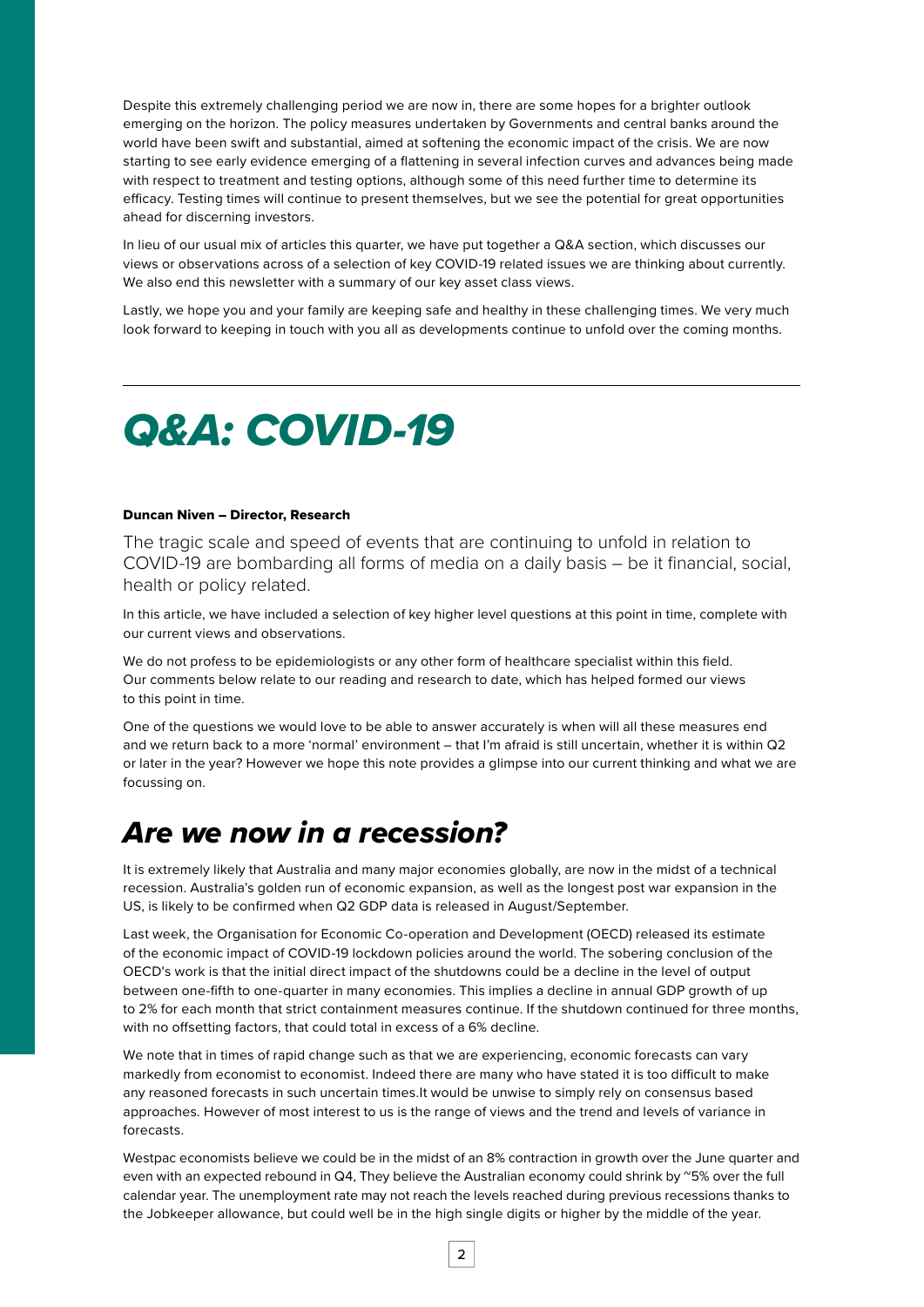#### Australia year-on-year GDP growth



Source: Australian Bureau of Statistics, FactSet, J.P. Morgan Asset Management. \*Values may not sum to 100% due to rounding. *Guide to the Markets –Australia*. Data as of 31 March 2020.





Source: Australian Bureau of Statiistics, Melbourne Institute, Ville and Withers (2015), National Australia Bank

Looking offshore, most leading estimates are for a 4–8% correction in US GDP. The impact on labour markets has been swift and severe – we only need to look at the surge in jobless claims in the US, with initial claims jumping from "300k to over 6m within the last few weeks.

We have seen over US\$6tn (~6% of global GDP) so far in announced stimulus programs from central banks and Governments globally in a bid to prevent their economies from entering an economic depression. The key to success is that the financial assistance flows through to the targeted and most appropriate channels and mechanisms. One of the key aims of this is to ensure that when containment measures eventually play out and are being eased, each economy will be able to recover relatively swiftly.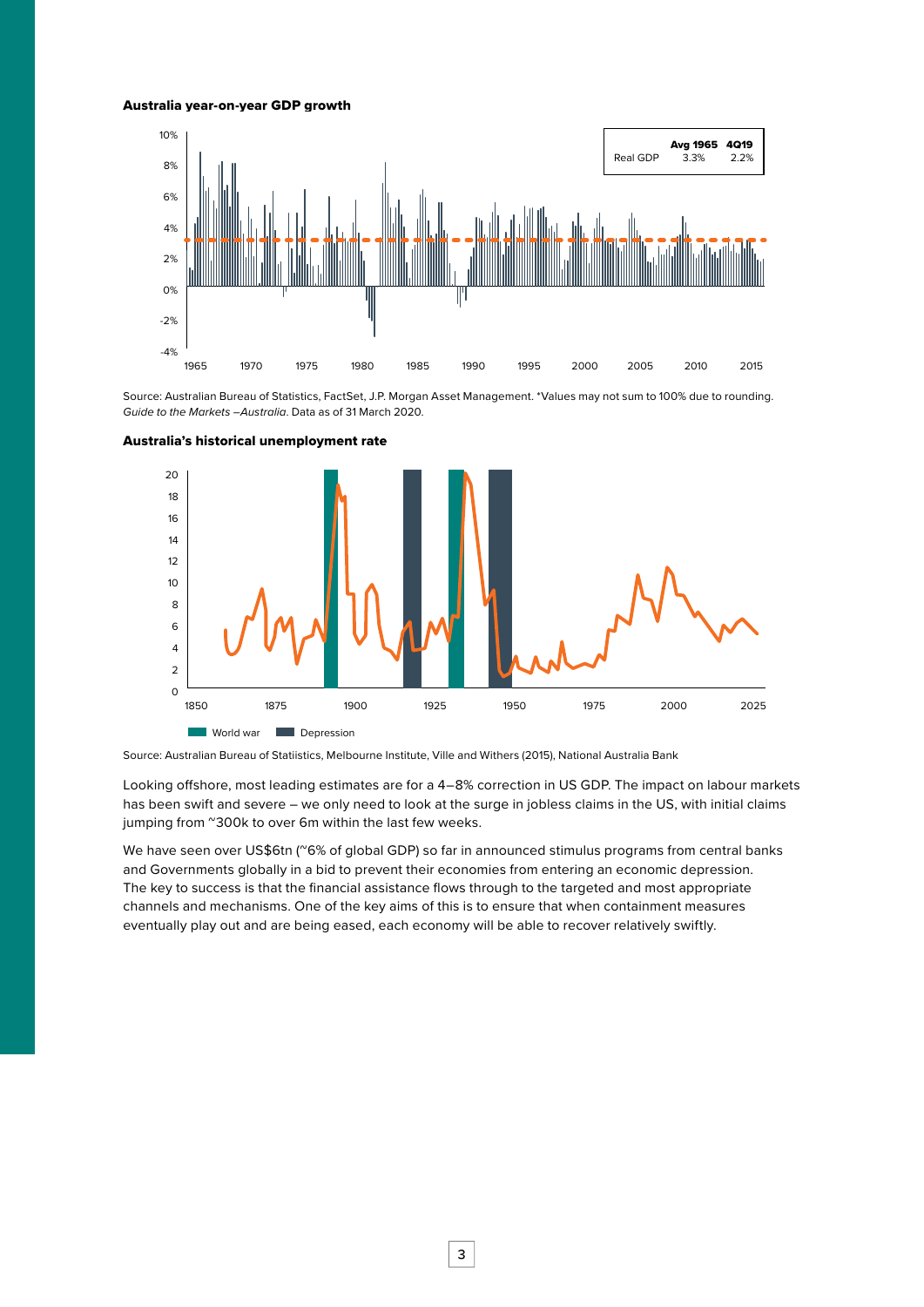# *What shape is the economic recovery likely to be?*

Much debate has been made around what eventual economic recovery will take form as the containment measures begin to ease – particularly with respect to whether there is a 'L', 'U' or 'V' shaped recovery.



Profile of the recovery: L, U or V?

A 'V' shaped recovery implies a very swift rebound from the lock down measures in place. While some economies will recover at a faster pace than others, we believe this is unlikely to occur on masse as Governments implement caution as opposed to optimism when infection curves flatten, in order to avoid a scenario where a repeat of a lock down is required.

We believe a 'U' shaped recovery is most likely at this stage. Our base case is that a gradual 'phase-in' will occur, with constraints relaxed across certain geographies, sectors, industries, movements of individuals – therefore it's unlikely that an economy will be operating at 'full steam' on an immediate basis. This will guard against the risks of the virus mutating or providing some flex to quarantine any re-emergence of a viral outbreak. Global businesses will also be reliant to some extent on offshore supply chains and underlying demand, so a recovery here is also likely to be non-linear.

What is the risk of an 'L' shaped recovery? While we don't believe this can be ruled out, there is a huge co-ordinated global response in terms of containment efforts, shared learnings, vaccine/treatment research, stimulus packages to name just a few. Whilst we acknowledge the severe impact on growth in the near term, and we are beginning to see hard reported evidence of this, we believe the policy action taken to date will circumvent any prolonged recession or economic depression at this stage.

The caveat to all of the above analysyis is that the major unknown is the length of the lock-down, or 'business hibernation'. The longer it lasts, the deeper the economic impact will be, and the longer a recovery will take.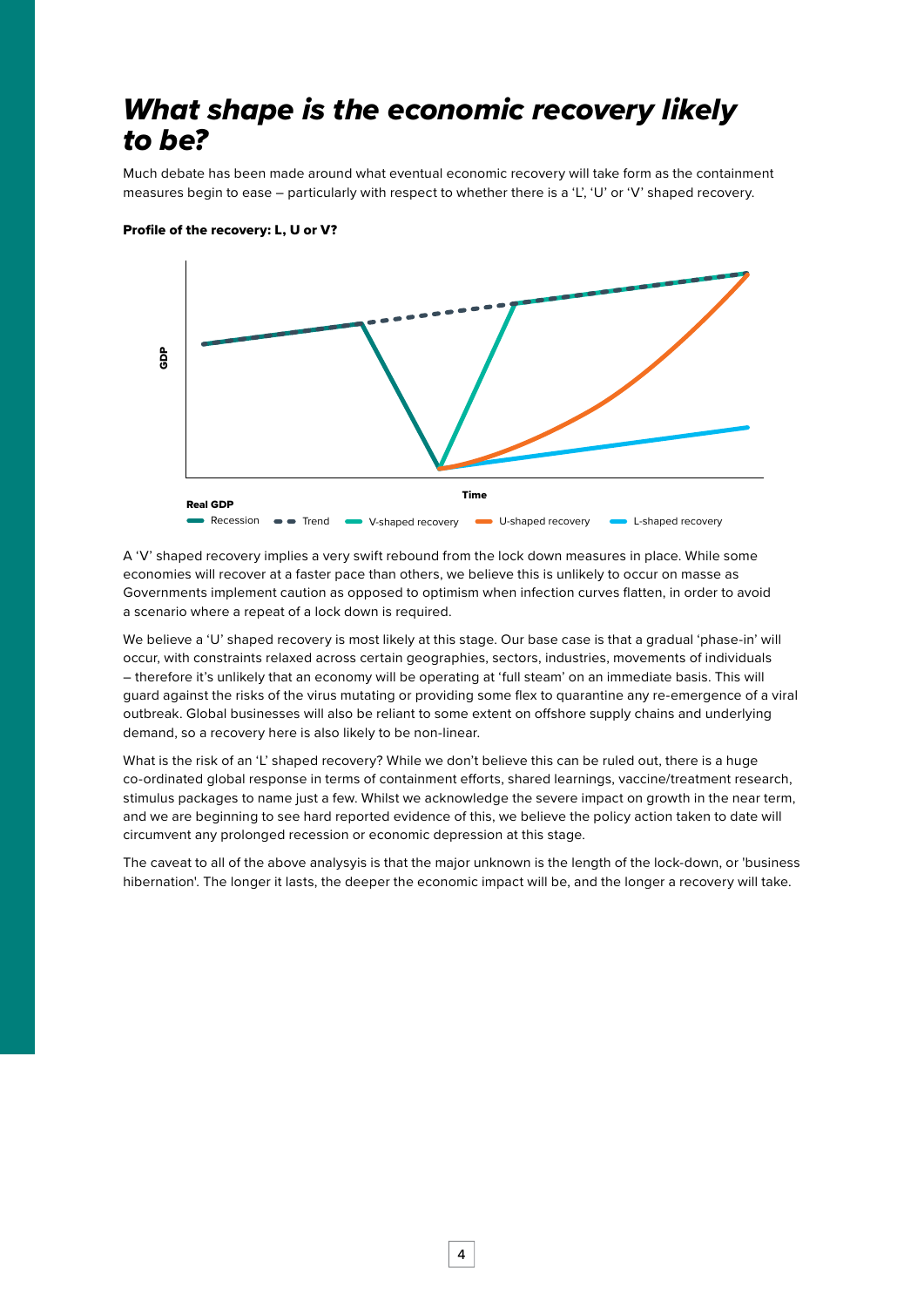# *What are the impacts on company earnings in a recession? Can we rely on history as a guide?*

With respect to using history as a guide, the short answer is not really. The sharp contraction in global activity, different index composition, surge in unemployment and unprecedented policy response makes this a relatively unique event from a historical perspective.

However if we do go through the passage of time, UBS recently published a report showing that in the average Australian recession, Earnings Per Share (EPS) has fallen by 32% peak to trough, with an average fall of 44% for resources, -37% for financials and -25% for industrials ex financials.





Source: Datastream, RBA, UBS, reported trailing EPS, Daily All Ords price index

For the US S&P500, the average decline in periods of EPS declines (measuring peak EPS to trough EPS) is ~28%. The industry mix is more evenly balanced given the different industry composition and sensitivities of the index.

A challenge we face currently is that given the uncertain backdrop, a large number of ASX companies have now withdrawn earnings guidance to the ASX. As at the end of March, this applied to over a third of ASX 100 companies, over a quarter of the ASX Small Ordinaries Index (our proxy for small cap companies) and "5% of companies that are listed outside of the ASX 300. The bulk of these companies, perhaps unsurprisingly, fall within the consumer discretionary and industrials sectors.

With a lack of transparency around future earnings, it is more challenging to assess the current valuation of Australian equities. We also note that this withdrawal of guidance could well be a signal of future capital raisings, a trend which has already commenced with several issues announced to date.

In looking at potential impacts offshore, we are seeing a wide divergence in many strategist forecasts . Of particular note has been the wide dispersion in aggregate forecasts between 'top-down' analysts (those that make forecasts from a macro/strategic perspective) and 'bottom-up' analysts (those who research individual companies). We are seeing top-down forecast declines in the order of ~30% of earnings compared to bottom up forecasts which range from small positive to negative declines depending on which region you look at. We feel the bottom-up analysts are behind the 8-ball here, which perhaps isn't that surprising given how fast events have unfolded to date. This environment we believe will generate some attractive opportunities for active fund managers going forward.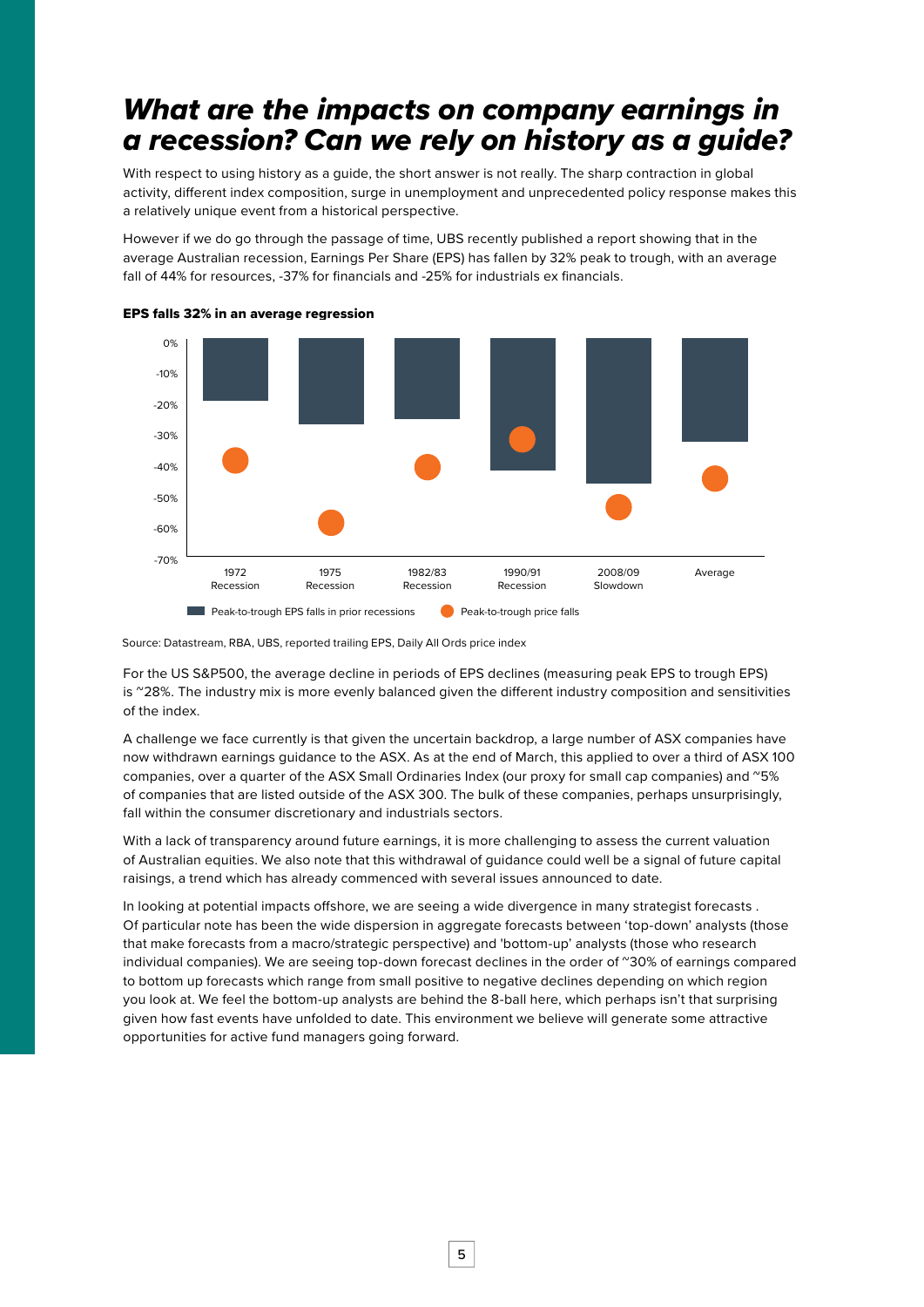# *The pandemic originated within China, how is its recovery now?*

Post a  $\degree$ 3 month period, there is a relaxation of some of the containment measures imparted on Wuhan and the broader Hubei province. Whilst there is conjecture surrounding the infection testing and other data presented by China to the world, if we assess what it is doing by action, it's clear that they are beginning to adjust back to a more 'normal' state. Its 2 month containment period is shifting to a mitigation stage, an experience which is likely to provide some guidance for other countries to observe and learn from.

Goldman Sachs produce a regular report monitoring more 'real time' activity data within China and whilst levels are still below previous years trends, there continues to be an upward inflection of activity around coal consumption from major electricity providers, air pollution levels, traffic utilisation, subway usage and domestic air travel (international is still very weak). Other indicators are still range bound or weak, namely unloaded coal volumes (proxy for port logistics), steel demand and major city property sales.



Passenger load factor in international flights and domestic flights continued to diverge

\* Percentage point change in load factors relative to the same week after CNY in 2018-19



Traffic congestion has seen a mild rising trend over the past few weeks

Source: Wind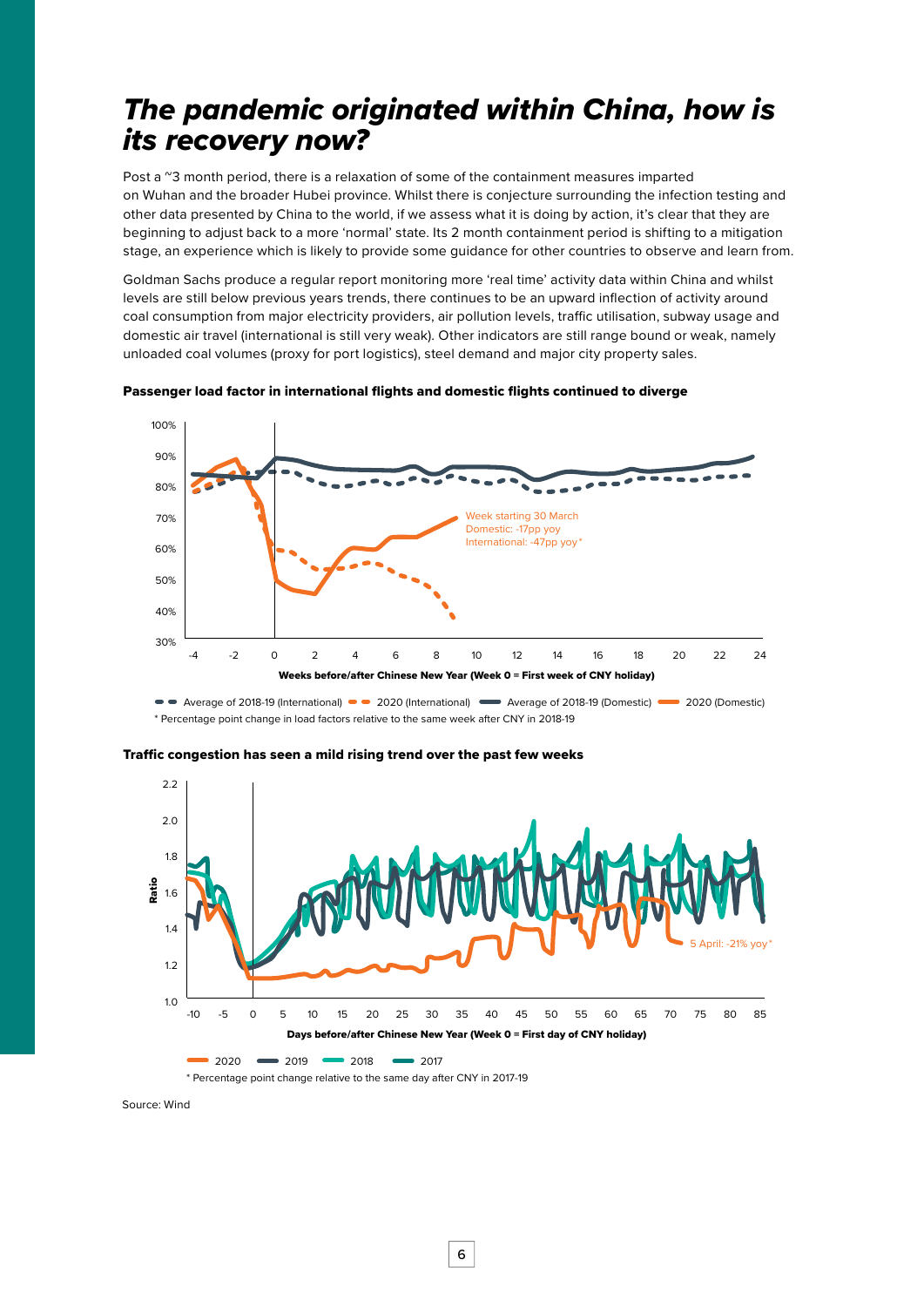# *What are the key pieces of data we should look at right now during this pandemic?*

Right now we are looking closely at infection curves across the major economies. The aim is to see a flattening of the curve as per the schematic below. If a curve is flattened, while it may drag out the impact from the virus, it will ensure that healthcare and related vital infrastructure are not fully overwhelmed and collapse, leading in turn to a steeper curve and more tragic consequence for human life. A flattening curve also indicates that containment/quarantine measures are being successful in limiting the spread of the virus.

This milestone is crucial for financial markets to gain confidence that policy decisions and health systems are working to combat this virus effectively.

## Delay outbreak peak Daily number of cases Daily number of cases Reduction in peak without of outbreak ctive measur Healthcare system capacity Cases with protective measures

#### Flattening the curve

Time since first case

Source: CDC (Centers for Disease Control and Prevention)

Australia's curve is beginning to show signs of flattening out, indicating that our containment measures are starting to have an impact. Many other countries are still tragically experiencing steeper infection curves, as total reported global infections now pass the 1.5m mark at the time of writing. However we are also seeing some very early evidence that the growth rates are dipping lower, but it is early days.

Until the curves of major economies are flattening and trending lower, we are unlikely to see any broad relaxation of containment measures. Governments will be laser focussed on avoiding a renewed breakout of infections, even President Trump has recently begun to back away or soften slightly his rhetoric toward about Americans returning to work.

The US continues to worsen and is now the country with the most infections and steepest curve. Counter-intuitively though, the US share market has begun to rally on hopes of an improvement in containment. Rather than provide us with optimism, this gives us cause for concern of further volatility and falls if this hope has been misplaced.

Other areas of focus for us are the immediate hits to economic activity, whether the flow of stimulus programs to the desired and most needy targets are being successful, credit markets, capital management initiatives within Australian equities and of course announcements with respect to vaccines, testing and other treatment programs.

When containment measures eventually begin to be relaxed, we again will be looking at more immediate measures of economic activity (PMI, ISM, various leading indicators) and also various forms of capacity utilisation – just indicators that can point to a troughing or gradual recovery of economic activity.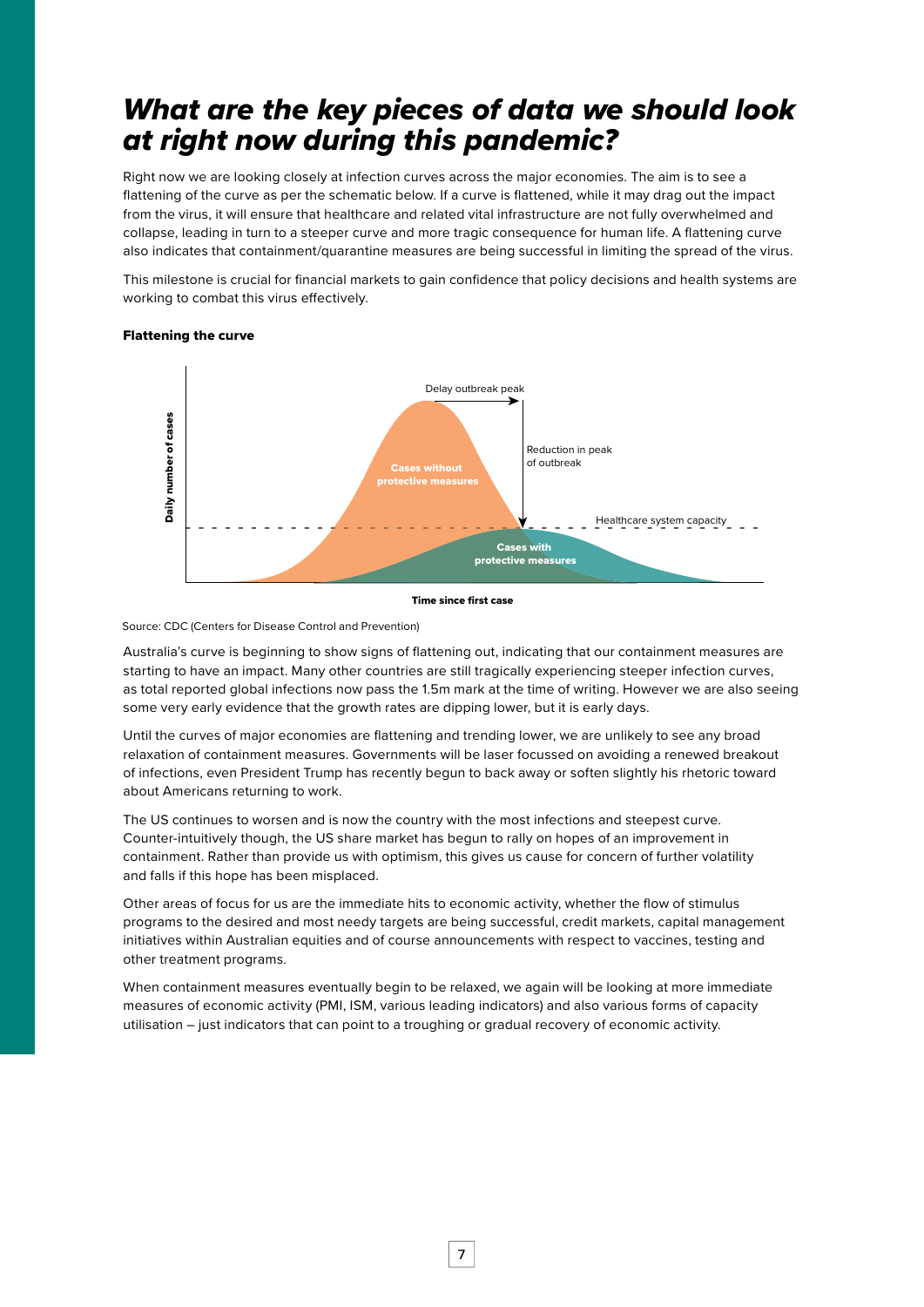# *What is the process in identifying a vaccine or medicine to treat the virus?*

What other tests could help with our ability to combat this virus?

In reading through various sources, the usual process for the development of a vaccine is 12 to 18 months, but it can vary depending on the complexity of the virus. The process has begun at a fast pace and an early form of the vaccine has already gone into people's arms in Seattle (Phase I Safety Trial) and the Australian "protein clamp" vaccine is in lab animals. Global healthcare businesses such as Moderna, Gillead, Johnson & Johnson and Regeneron appear to be more advanced than others at this point.

In humans, the standard protocol is to go through a small phase I safety trial, a larger phase II safety/efficacy trial, then a large phase III. If all that goes smoothly, then the rate of production for vaccine doses obviously depends on the nature of what has to be made. The problem with any vaccine is that, as it will be given to large numbers of regular individuals, it has to be both safe and efficacious. Earlier, experimental SARS and MERS vaccines gave some negative safety signals in lab animal tests, though at least one SARS product looked to work well and have no serious side effects when tested. Many experts in this field are confident of making a successful vaccine, but advise caution. There have been tragic consequences reported of individuals self-administering supposed treatment options that have mentioned in many forms of the media.

One of the key stepping stones in order to gradually release containment measures is a rapid antibody test, that can test on a mass-scale for already infected individuals that carry the requisite antibodies and whom now offer herd immunity. These tests will tell us how many people have been infected and have recovered. These tests are close to fruition and, as the technologies have been established for other viruses/pathogens, the tests should soon be fit for purpose. We believe the production of massive numbers of antibody test kits will be a major priority for Governments as once people are antibody positive, they will be at (or near) zero risk of being transmitters, and will be able to return to normal life.

The data emanating from these antibody tests may also be able to be modelled by specialists in this field (epidemiologists) to better gauge the likely spread and impact of COVID-19 to ensure a better planned and managed exit from containment measures. A successful antibody screening test will ensure we also won't need 7bn doses of a vaccine which is still yet to be developed!

# *What are the biggest risks and implications going forward?*

There are a number of areas which remain of high concern currently, ranging from more immediate issues through to the longer term impacts arising from this pandemic.

The biggest risks we see on a more immediate basis are those which would lead to persistent upward sloping infection curves. Be it a spike in reinfections, a too hasty relaxation of containment measures, mutation of the virus into a more virulent form, capitulation of healthcare systems and ongoing bottlenecks in the distribution of various forms of medical equipment, amongst other factors. We are also watching for evidence of the successful distribution and speedy transmission of the stimulus programs to those who require it. Any failure/bottleneck will create longer lasting economic damage.

Over the medium to longer term, it's the level of permanent damage that has been caused to economies, the speed of any economic recovery. Any prolonged period of infection could push beyond the reach of current support programs offered by Governments, which could lead to far greater spikes in unemployment. The amount of Government spending/debt will need to be addressed, which could mean higher taxes and inflation long term (although we see a deflationary impulse near term given the collapse in pricing across several industries, especially within energy markets and the fact that consumers are being quarantined). We also believe that this pandemic could prompt further de-globalisation impulses. Supply chains will be re-organised away from China, or at least greater contingency measures be designed and built. The US China relationship could well sour even further, especially if the Trump administration goes into PR overdrive into the run in to the November Presidential election.

Trade could well re-emerge as a primary issue and we have seen anecdotal evidence of constraints on cross border movement of medical equipment and supplies to date, across multiple continents. Whilst perhaps underreported, members of the Eurozone could well clash more publicly on this matter further down the road. There will also be a need to balance the books. With budget deficits blowing out, currency devaluations could also re-emerge as a threat to several economies.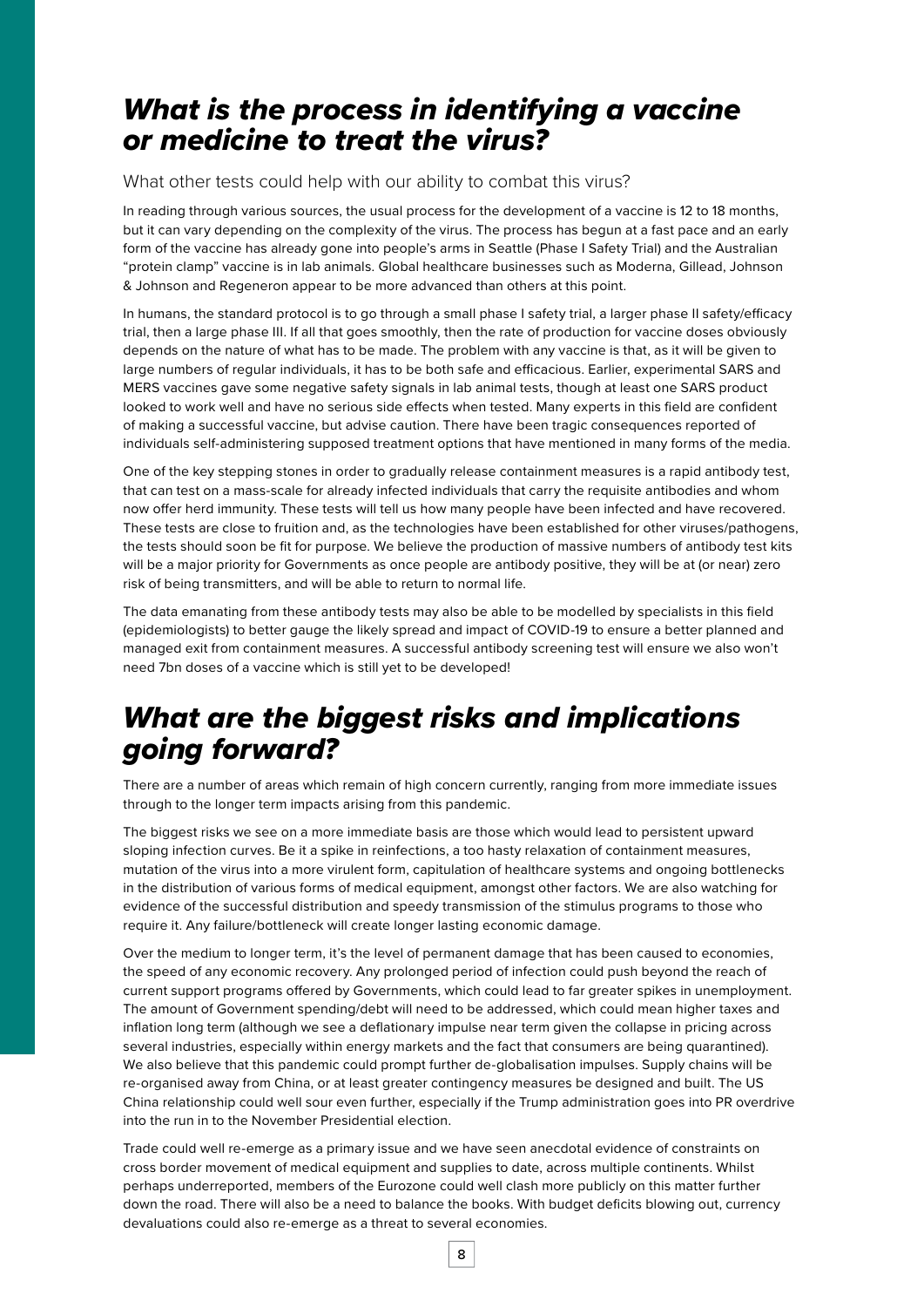# *The Pitcher Pitch Report*



## Pitcher Partners Wealth Management Pty Ltd

The Pitcher Partners Wealth Management Pty Ltd Investment Strategy Committee is composed of senior advisers and researchers with the purpose of framing the near to medium term investment outlook. The committee's views are summarised below.

| <b>Defensive Assets</b> |                                                                                                                                                                                                                                                                                                                                                                                                                                                                                                                                                                                                                                                                                                                                                                                                                                                                                                                                                                    |
|-------------------------|--------------------------------------------------------------------------------------------------------------------------------------------------------------------------------------------------------------------------------------------------------------------------------------------------------------------------------------------------------------------------------------------------------------------------------------------------------------------------------------------------------------------------------------------------------------------------------------------------------------------------------------------------------------------------------------------------------------------------------------------------------------------------------------------------------------------------------------------------------------------------------------------------------------------------------------------------------------------|
| Cash                    | We believe this asset class provides optionality/flexibility in wake of higher levels<br>of volatility. We recommend gradual reductions during any periods of elevated<br>volatility. Maintain holdings toward short term or at call facilities to maintain<br>nimbleness.                                                                                                                                                                                                                                                                                                                                                                                                                                                                                                                                                                                                                                                                                         |
| <b>Fixed Interest</b>   | The RBA are now implementing unorthodox monetary policy, undertaking yield<br>curve control measures up to around the 3yr end of the curve (+0.25%). We hope<br>the high degree of fiscal and monetary stimulus announced to date should start<br>to settle the extreme volatility witnessed at the longer end of the curve, however<br>those focused on capital preservation should remain underweight rate duration<br>at this time given the high degree of macro uncertainty. We have witnessed a<br>rapid expansion in credit spreads and also trading margins of hybrid securities.<br>With pricing of some sectors indicative of a recessionary environment, we expect<br>skilled active managers to take advantage of dislocations in the market, which is<br>currently being exacerbated by a lack of liquidity. Direct opportunities are likely<br>to present themselves also. We have a strong preference for active management<br>in this environment. |
|                         | Rate settings globally are likely to remain very low to negative over the near<br>to medium term, as economies deal with the fallout from the coronavirus. We<br>expect volatility within most treasury and credit sectors to begin to settle as<br>funding channels open up, supported through central bank intervention and<br>other ongoing QE programs. Interest rate duration shows a distinct unfavourable<br>asymmetry for risk and return at this point, while the shift in credit spreads,<br>particularly within high yield and global loan markets has rapidly re-priced to GFC<br>levels. Whilst we expect a severe shock to growth, we believe the volatility will<br>unearth lucrative investment opportunities over the medium to longer term. We<br>recommend exposure to investments that sit higher up the capital structure, via<br>assets of identifiable quality and through proven, high quality and experienced<br>investment managers.     |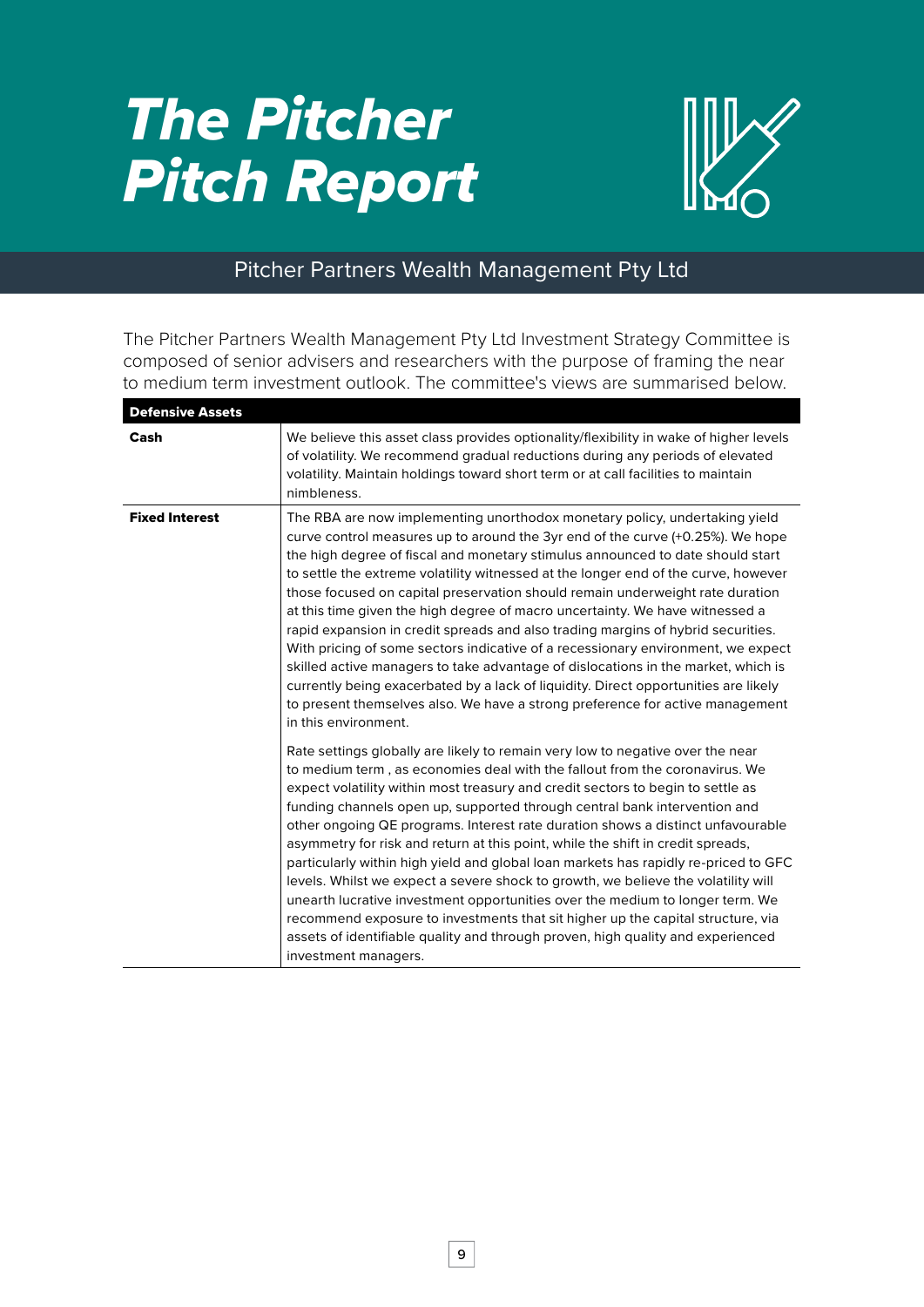| <b>Growth Assets</b>          |                                                                                                                                                                                                                                                                                                                                                                                                                                                                                                                                                                                                                                                                                                                                                                                                                                                                                                                                                                                                                                                  |
|-------------------------------|--------------------------------------------------------------------------------------------------------------------------------------------------------------------------------------------------------------------------------------------------------------------------------------------------------------------------------------------------------------------------------------------------------------------------------------------------------------------------------------------------------------------------------------------------------------------------------------------------------------------------------------------------------------------------------------------------------------------------------------------------------------------------------------------------------------------------------------------------------------------------------------------------------------------------------------------------------------------------------------------------------------------------------------------------|
| <b>Australian Equity</b>      | Australian equity markets are effectively now pricing in a recessionary<br>environment. The full human cost and economic fallout from the coronavirus and<br>efforts to limit its impact are still unknown. Many companies have now withdrawn<br>earnings guidance and as such, factors such as balance sheet strength and<br>strong free cash flow generation are clearly favoured over earnings based<br>measures. Should the economic fallout drag longer than anticipated, the risk of<br>dividend cuts and dilutive equity capital raisings will loom large. The significant<br>price dislocations observed to date are creating some attractive medium to<br>longer term opportunities, especially when reflecting on the unprecedented level<br>of fiscal and monetary policy measures announced to date. But until infection rate<br>curves plateau and the growth impact is more fully known, we continue to expect<br>a choppy path. In the meantime, we suggest only very gradual deployment of any<br>cash into periods of weakness. |
| <b>International Equities</b> | The outlook for earnings is extremely opaque at this point, especially in areas<br>such as Europe and the US which are battling rising viral infection rates. China<br>is more advanced through this process and supports an incremental overweight<br>exposure at this time, however other emerging market nations may struggle in<br>the near term due to the strength in the USD, driven by the repatriation of foreign<br>capital. We favour exposure to companies with competitive moats, balance<br>sheet strength and resilient levels of free cashflow generation. We continue to<br>support a tilt toward unhedged exposures given the diversification it provides at<br>this dislocated time, but we would consider neutralising this tilt in any further \$A<br>weakness. We continue to recommend building up any underweight exposures<br>very gradually in bouts of excessive market volatility, which we expect could will<br>occur until the impact to growth becomes clearer.                                                   |
| <b>Property</b>               | The retail sector is facing significant earnings headwinds in the form of pressure<br>to offer rent abatements to tenants, as well as other impacts from containment<br>measures announced to date. Residential exposed businesses are also likely to<br>struggle in the face of disruption around construction activities and potentially<br>extended or disrupted financial settlements. We believe the industrial and office<br>sectors are likely to outperform on a relative basis on account of their more<br>resilient contractual terms with its tenants during this downturn. We emphasise<br>a focus on asset quality, cash backed earnings streams, lower leverage and<br>strong balance sheets.<br>G-REITs are facing similar economic pressure points as the local A-REIT sector,                                                                                                                                                                                                                                                   |
|                               | however this segment provides broader sector, currency and geographical<br>diversification. We continue to recommend avoiding any retail themed<br>investments at this time. We recommend using specialist unconstrained active<br>managers that can take advantage of any price dislocation, but who can also<br>play defence in periods of market stress. Whilst G-REITs are trading at a sizeable<br>discount to private market values, we expect asset write downs from unlisted<br>funds to occur in the coming months. Like A-REITs, we recommend focusing on<br>quality biased metrics as opposed to short term earnings and yield metrics.                                                                                                                                                                                                                                                                                                                                                                                               |
| <b>Alternatives</b>           | This asset class provides an attractive source of diversification in more volatile<br>investment markets. This sector won't be immune from market contagion and<br>the possibility of negative returns, however we believe sectors such as Real<br>Assets (Infrastructure, Private Equity, Venture Capital), equity market neutral<br>and other directional strategies such as global macro and market futures are<br>well positioned to augment risk adjusted returns for investors. We recommend<br>avoiding products that have high leverage to single asset class exposures.<br>Product selection is crucial in order to maximise diversification benefits.                                                                                                                                                                                                                                                                                                                                                                                  |

This is our high-level view, and we recommend clients speak to their advisers as to how this may guide or impact your individual investment portfolio.